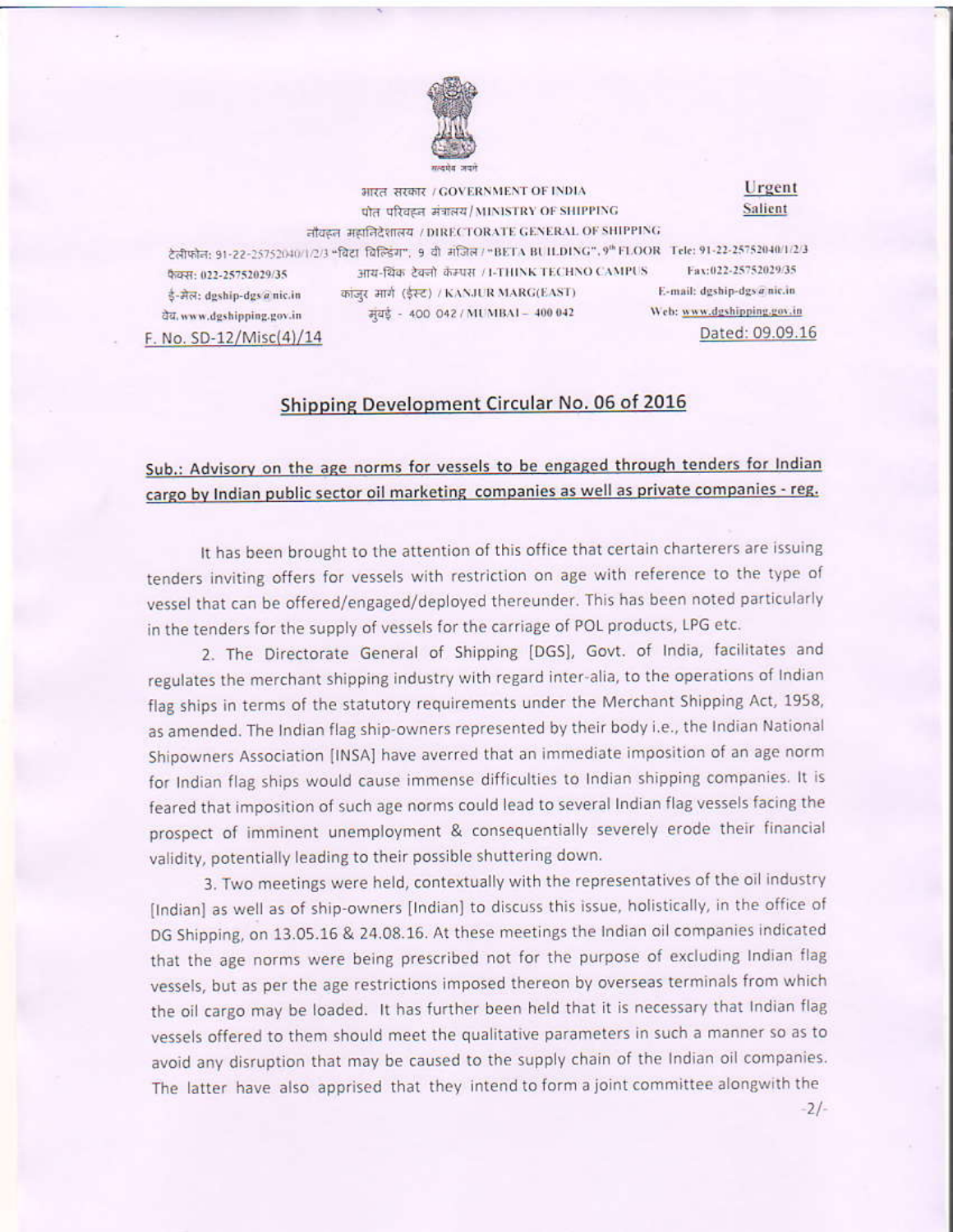Indian flag ship-owners for identifying and initially agreeing on qualitative parameters to assist the evaluation of the operational performance of Indian flag vessels contracted to Indian oil companies.

4. It is the intention of this office, as the Indian flag merchant shipping industry maritime administration of India that vessels operated under the Indian flag meet the highest standards of safety and operation equivalent to any international standards. This office therefore appreciates the need of the Indian oil companies to be able to obtain & operate safe ships. At the said meeting held on 24.08.16, the oil companies have also indicated that a suitable advisory be issued to them by this office, reiterating the issues that could be related to the operations of high quality and safe ships under the Indian flag.

5. In view of the foregoing facts, the following advisory is issued, contextually;

- As Indian vessels can operate at the Indian as well as foreign coasts  $5.1.$ as long as they are in possession of all valid statutory certificate required under the provisions of the Merchant Shipping Act, 1958 & applicable international maritime conventions, it may not be appropriate to limit the operations of Indian vessel on the ground of age.
- Indian oil companies need to consider the preceding legal  $5.2.$ proposition. Therefore, it may not be appropriate for any age norm to be imposed, as the same may unnecessarily restrict Indian flag vessels which meet the statutory requirements under the aforesaid Central Act passed by the Parliament. Such a paradigm shift will jolt the confidence of the lending banks /financial institutions [FIs] on the maritime assets in an already difficult market situation and put severe strain on the cash flows and possible equity contributions of Indian ship owners. Further, the value of such assets may also decelerate drop down without justifiable reasons, attributable only due to such revised stringent age norms.
- The oil companies are at liberty to set and devise such qualitative  $5.3.$ parameters as they deem fit, in consultation with the Indian flag merchant shipping industry and are necessary in order to ensure the highest standards of operation and safety in the International and coastal waters. They may devise such parameters in discussion with the Indian merchant shipping industry or in any other fair and equitable manner that they deem fit, so that the bonafide concerns of the latter & the industry are taken onboard.
- Oil companies may institute a joint mechanism with the Indian  $5.4.$ merchant shipping industry to create a database of robust parameters and operational efficiency of such vessels chartered to them. This will ensure a

 $-3/-$